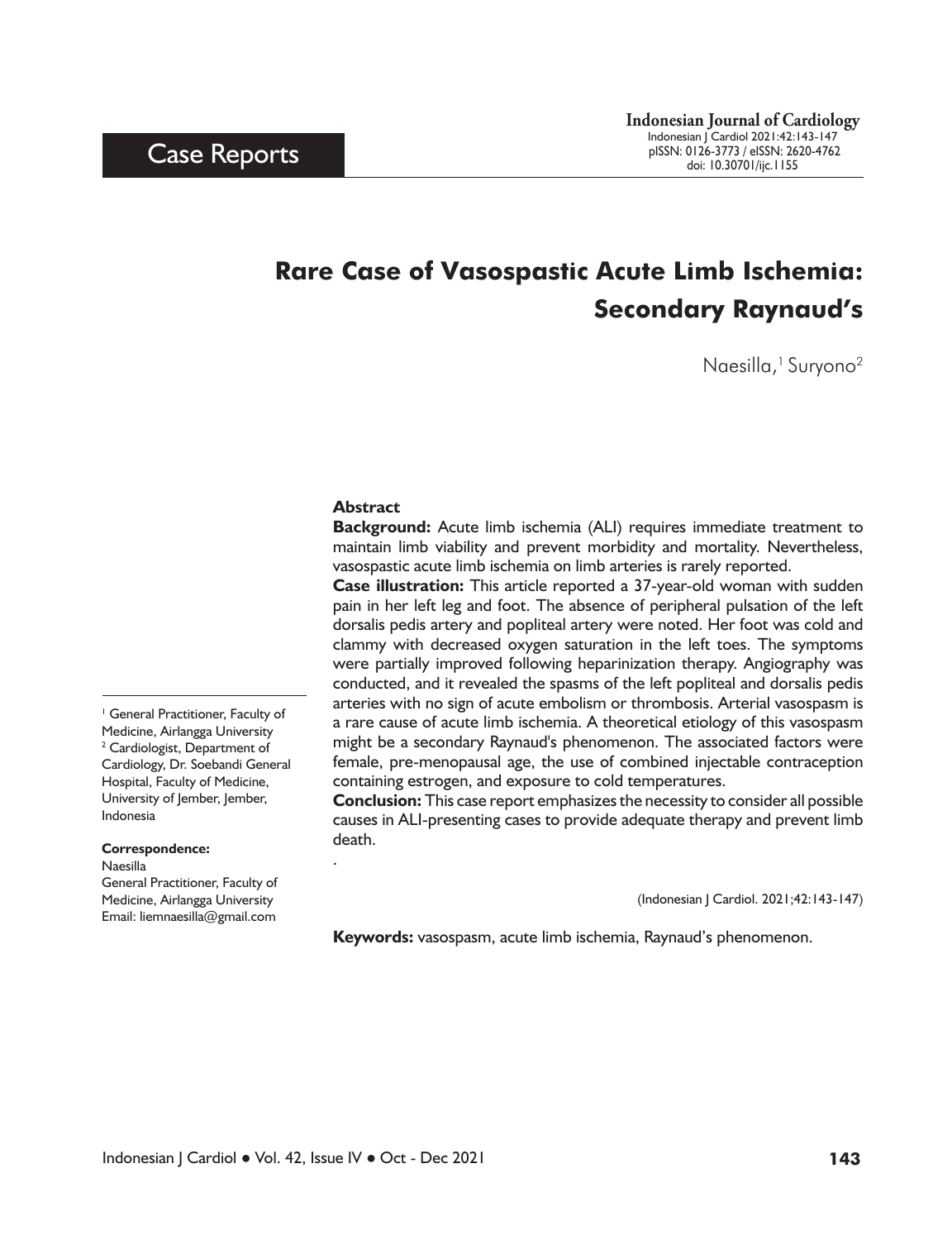#### **Introduction**

cute limb ischemia (ALI) is a critical vascular emergency on the peripheral artery that requires immediate treatment to maintain limb viability and prevent morbidity and mortality. The etiology is largely due to vascular emergency on the peripheral artery that requires immediate treatment to maintain limb viability and prevent arterial embolism, thrombosis, or traumatic injuries.<sup>1</sup> Nevertheless, vasospastic acute limb ischemia on limb arteries is rarely reported.<sup>2</sup> This article reported a case on a young woman presenting ALI with documented vasospasm on cold exposure.

#### **Case Illustrations**

A 37-year-old woman was referred with sudden pain in her left leg and foot 8 hours before admission. The pain started as a mild tingling sensation followed by continuous sharp-shooting pain. From two years prior, she had experienced several intermittent pain episodes triggered by cold exposure. The patient lived in a foothill and was almost constantly exposed to the cold weather, particularly during the rainy season. She had never considered having it checked as the pain always improved after resting. When this pain started as she was exposed to the cold weather, she expected it to resolve as usual. Instead, this pain got intensified. She also admitted that she had uncontrolled diabetes mellitus and had been using monthly combined injectable contraception containing estrogen for the last two years. She denied any history of hypertension, heart disease, tobacco exposure, trauma, or drug abuse.

Upon her arrival, her blood pressure was 100/60 mmHg and her pulse rate of 94 beats/min (regular rhythm). She had a normal body mass index (body weight 51 kgs – body height 150 cm). Head, neck, thorax, and abdomen were within normal limits. Peripheral pulsation of the left dorsalis pedis artery and popliteal artery were absent. Her left foot was cold, clammy, with pale toenails, and a blue-colored foot. Pulse oximetry reading on the toes were the following 89%, 88%, 84%, 88%, dan 90% (I, II, III, IV, V) (**Figure 1**). Both her electrocardiography and chest X-ray were unremarkable. Neurologic examination showed decreased motoric and sensory function below the ankle. Doppler ultrasound and DSA were not immediately available.

Laboratory data consisting of complete blood

count, liver - renal function, and lipid profile revealed no abnormality. Random glucose test upon admission was 214 mg/dL. Based on the history, risk factors, and physical examination, the initial diagnosis was acute limb ischemia grade IIB. As the case had a neurological deficit, she immediately received unfractionated heparin treatment and analgesia (IV metamizole). Unfractionated heparin 4.000 IU bolus was given and would be followed by continuous 19.000 IU heparin for 24 hours. Following therapy, the symptoms were partially improved and the dorsal artery pulse was positive but faint.

However, in less than 24 hours, the resting pain re-intensified. Angiography was immediately ordered to consider further therapy and preserve the limb. It revealed two spasms of the left popliteal and dorsalis pedis arteries. No sign of acute embolism or thrombosis was present (**Figure 2**). The spasm resolved after patient received nitrate intra-arterial during angiography. Post angiography, heparin infusion was discontinued. The patient then received nifedipine slow-release 30 mg daily, aspirin 75 mg daily, beraprost sodium thrice daily, atorvastatin 20 mg daily, and ramipril 2.5 mg daily. The symptoms resolved and the physical findings fully normalized. She was recommended to avoid cold exposure, switch to non-estrogen combined injectable contraception method, and have a better control for her diabetes mellitus. No recurrences on vascular event were reported in the follow up visit a month after discharge.

A wide range of vasospasm etiologies was evaluated. Raynaud's phenomenon was the most likely considering that the symptoms were started since she received estrogen-containing and cold exposure triggers the symptoms. Nevertheless, the exact cause of the vasospasm was still unknown. Her final diagnosis was vasospasm leading to acute limb ischemia suspected secondary Raynaud's phenomenon

#### **Discussions**

.

Acute limb ischemia (ALI) is a sudden decrease in limb perfusion occurring in less than 14 days. Thrombus and emboli are mostly responsible for the majority of ALI cases. However, apart from these causes, ALI could also be originated from several conditions such as trauma, ergotism, iatrogenic complications, popliteal artery entrapment syndrome, and hypercoagulability.<sup>1</sup>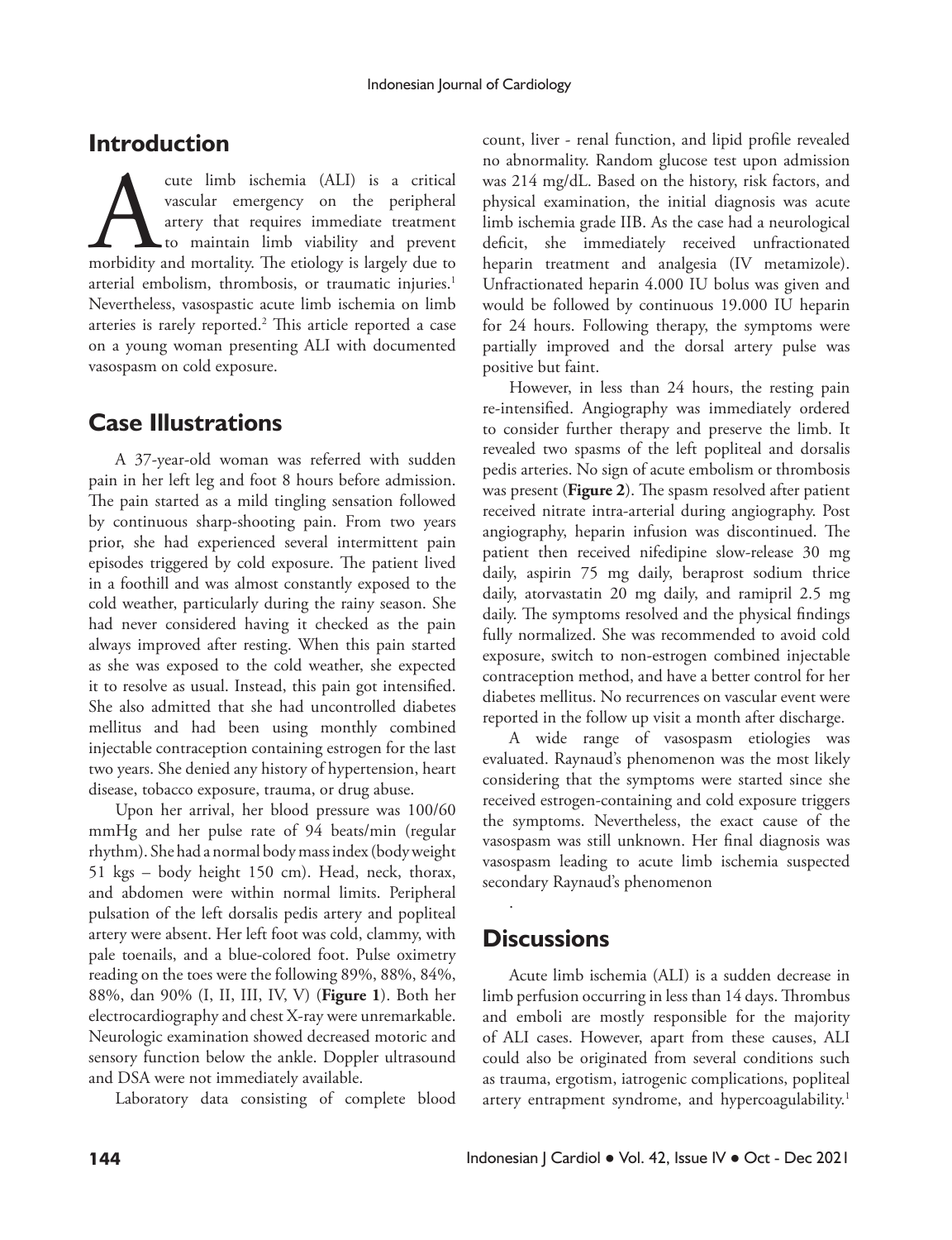Iatrogenic causes are infrequent, i.e. the use of ergotamine drugs, LSD, or occur spontaneously. The TransAtlantic Inter-Society Consensus (TASC) also proposed embolism and atherosclerosis as the main causes, but both are rarely found in young adults.<sup>3</sup>

Arterial vasospasm is a rare cause of ALI. There were only a few reported cases of spontaneous vasospasm. A study by Kuchynkova et al reported a rare case of a 19-yearold patient with prolonged vasospasm resulting in a clinical presentation of ALI. The condition had no clear cause and history that might support atherosclerosis.<sup>2</sup> Another case by Winckiewicz et al presented a 20-yearold woman with sudden pain in her right foot. Her foot was pale and cold along with paresthesia and weakness. Following a detailed examination, it was also suspected that artery spasms might be the cause.<sup>3</sup> Both cases indicated that in some cases, spontaneous vasospasm could be the etiology of ALI.

Vasospasm may result from constriction of arterial smooth muscle. One of the causes of vasoconstriction is Raynaud's phenomenon. This phenomenon is caused by an exaggerated response in the form of vasospasm mostly triggered by cold temperatures or emotional stress. This disease can be idiopathic or secondary to other conditions, such as rheumatology or autoimmune diseases, namely scleroderma, systematic lupus erythematosus, rheumatoid arthritis, dan polymyositis), arterial disease (peripheral artery disease and Buerger diseases), neurological (carpal tunnel syndrome, stroke), blood disorders (multiple myeloma), trauma (use of vibrating work tools, and frostbite), as well as some endocrine disorders (use of beta-blockers, amphetamines, narcotics, drugs chemotherapy, estrogen, and clonidine). Raynaud's phenomenon may range from mild benign vasospasm to severe digital ischemia that might threaten tissue viability.<sup>4-6</sup>

The actual cause of vasospasm, in this case, was unknown. A history of intermittent pain episodes related to cold temperature was one of the important details reported by this patient. However, as primary Raynaud's phenomenon usually occurs between the ages of 15 and 25, anyone over the age of 30 should be evaluated for secondary Raynaud's phenomenon. The patient did not utilize any precipitating medicines such as ergotamine, LSD, or beta-blockers. Nevertheless, the intermittent pain episodes were noticeable after she started using monthly injectable contraception. The

active ingredients in monthly injectable contraception are medroxyprogesterone acetate and estradiol cypionate  $(Cyclofem<sup>TM</sup>)$  or norethisterone enanthate and estradiol valerate (Mesigyna<sup>TM</sup>). Both preparations contain estradiol.

Very few studies reported any role of estrogencontaining contraception in limb arterial vasospasm. Still, Raynaud's phenomenon is highly associated with estrogen (17β-estradiol). It was known that females predominated most of Raynaud's phenomenon cases in the US.7 Moreover, the ratio of premenopausal women was even higher than post-menopausal women.<sup>8</sup> Thus, it concluded that estrogen might play roles in it. Postmenopausal women who received estrogen replacement therapy were also more likely to have Raynaud's phenomenon than those who did not. Other evidence suggested that estrogen (17β-estradiol) influenced vasoconstriction by increasing the expression (activating the α2C adrenoreceptors gene promoter), localization, and function of α2C adrenoreceptors in vascular smooth muscle cells. This receptor had been found mediating the cold-induced vasoconstriction in mice models. The cold would trigger sympathetic activity reflex leading to vasoconstriction via norepinephrine.<sup>9</sup> These findings suggested an association between estrogen and Raynaud's phenomenon. It was thought to increase the response of premenopausal women to cold air and the higher prevalence rate of RP in younger women. Another study by Fraenkel et al on 497 postmenopausal women found 49 women had Raynaud's phenomenon. The prevalence of Raynaud's phenomenon among women who received estrogen alone (19.1%) and estrogen-progesterone (9.8%) was not significantly different, with OR 2.5 and 0.9, respectively. They concluded that Raynaud's phenomenon was associated with unopposed estrogen therapy.10 Whether any additional exposure of estrogen in premenopausal women might precipitate Raynaud's phenomenon was yet to be investigated in the future.

The symptoms in our case showed signs of ALI grade IIB. The grading was based on Rutherford's ALI classification (sensory loss more than toes, resting pain, and moderate muscle weakness, however, without doppler ultrasound and DSA-not immediately available).<sup>1,11</sup> The previous health center recognized this patient to be in high risk for thrombotic/embolic ALI due to her history of uncontrolled diabetes mellitus. Diabetes mellitus is known to be one of major risk factor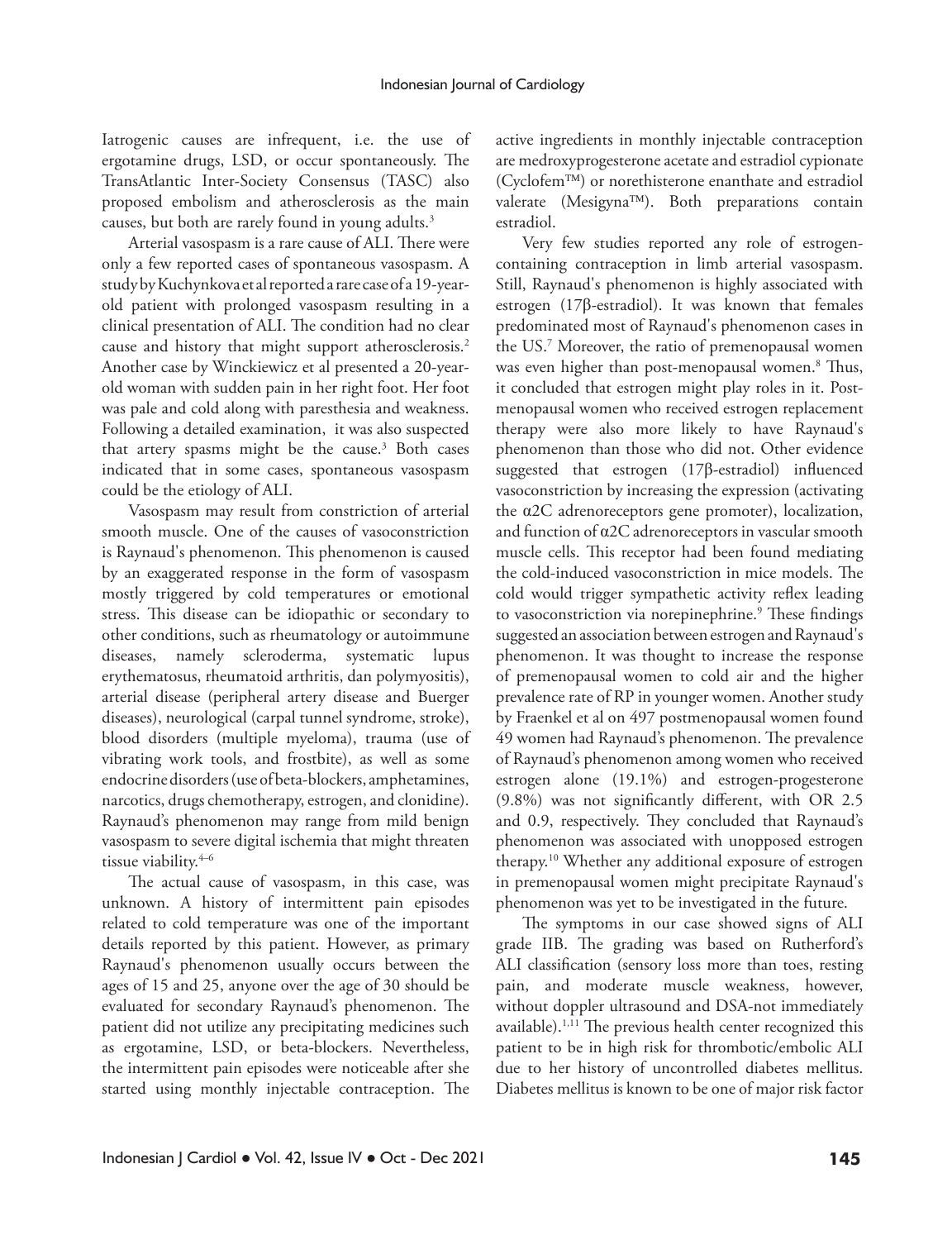of peripheral artery disease including ALI<sup>1</sup> due to its strong correlation with atherosclerosis. To prevent the disease progression, heparin and pain management was urgently given as recommended by *European Society of Cardiology*. 1 An intravenous injection of unfractionated heparin (50–100 units/kg) should be administered immediately following the diagnosis of ALI to prevent the second proximal and distal progression from the site of occlusion.12 Hence, the main goal of heparin was to avoid propagation thrombus and worsening ischemia. Heparin also presented a less known vasodilatory effect aside from its anticoagulant properties. Several studies reported the vasodilatory effect on coronary arteries and human internal mammary arteries. These studies suggested that heparin had several vasodilatory mechanisms involving prostacyclin, nitric oxide (NO), and an unidentified endothelium-derived hyperpolarizing factor.<sup>13,14</sup> Therefore, this vasodilatory property of heparin might play a role in the transient improvement of the current patient.

Despite the transient improvement, the pain was re-intensified, and angiography was conducted in preparation for urgent revascularization (if needed). Instead of thrombosis/emboli, angiography confirmed vasospasms in both the popliteal artery and arteria dorsalis pedis. The three-color stage was inconspicuous. However, as previously noted, Raynaud's phenomenon does not require precise three stages to be identified.<sup>15</sup> It is concluded the theoretical cause of this vasospasm might be classified as a secondary Raynaud's phenomenon. Several supporting factors were female of pre-menopausal age, the use of combined injectable contraception containing estrogen, and presence of symptoms in cold exposure, and vasospasm feature presented by angiography. Medical management with proven efficacy was nifedipine (30 mg daily) and losartan (50 mg twice daily).<sup>11</sup> Calcium channel blocker had been the first line treatment of vasospasm (including Raynaud's phenomenon). Additional therapy included angiotensin receptor blocker, angiotensin converting enzyme inhibitor, aspirin, statin, selective serotonin reuptake inhibitors, and topical nitrates.<sup>6.11</sup>

There were several limitations in the present study. First, several additional tests were not performed on the patient (such as ANA, anti-dsDNA, and others) to exclude other etiologies due to financial reason. Raynaud's phenomenon is also highly associated with autoimmune rheumatic diseases. It is worth noting that in several autoimmune rheumatic diseases, Raynaud's phenomenon was the first (or only) symptom/ manifestation years prior to other features.<sup>15,16</sup> Second, this study only reported a short period of follow up of a potentially long-run disease. Future larger studies are needed to evaluate the association between ALI and Raynaud's phenomenon.

# **Conclusion**

In summary, this study emphasized the necessity to consider all possible causes in ALI-presenting cases to provide adequate therapy and prevent limb death. Further investigation on acute limb ischemia and Raynaud's phenomenon is needed to support the prevention and management of the disease.

# **Publication Approval**

All authors read and approved the final manuscript.

# **Conflict of interest**

None

# **Sources of funding**

This paper received no specific grant from any funding agency, commercial or not-for-profit sectors.

#### **Ethical Clearance**

Not Applicable

# **References**

- 1. Aboyans V, Ricco JB, Bartelink MLEL, Björck M, Brodmann M, Cohnert T, et al. 2017 ESC Guidelines on the Diagnosis and Treatment of Peripheral Arterial Diseases, in collaboration with the European Society for Vascular Surgery (ESVS). Eur Heart J. 2018;39:763–816.
- 2. Kuchynkova S, Chochola M, Varejka P, Kautznerova